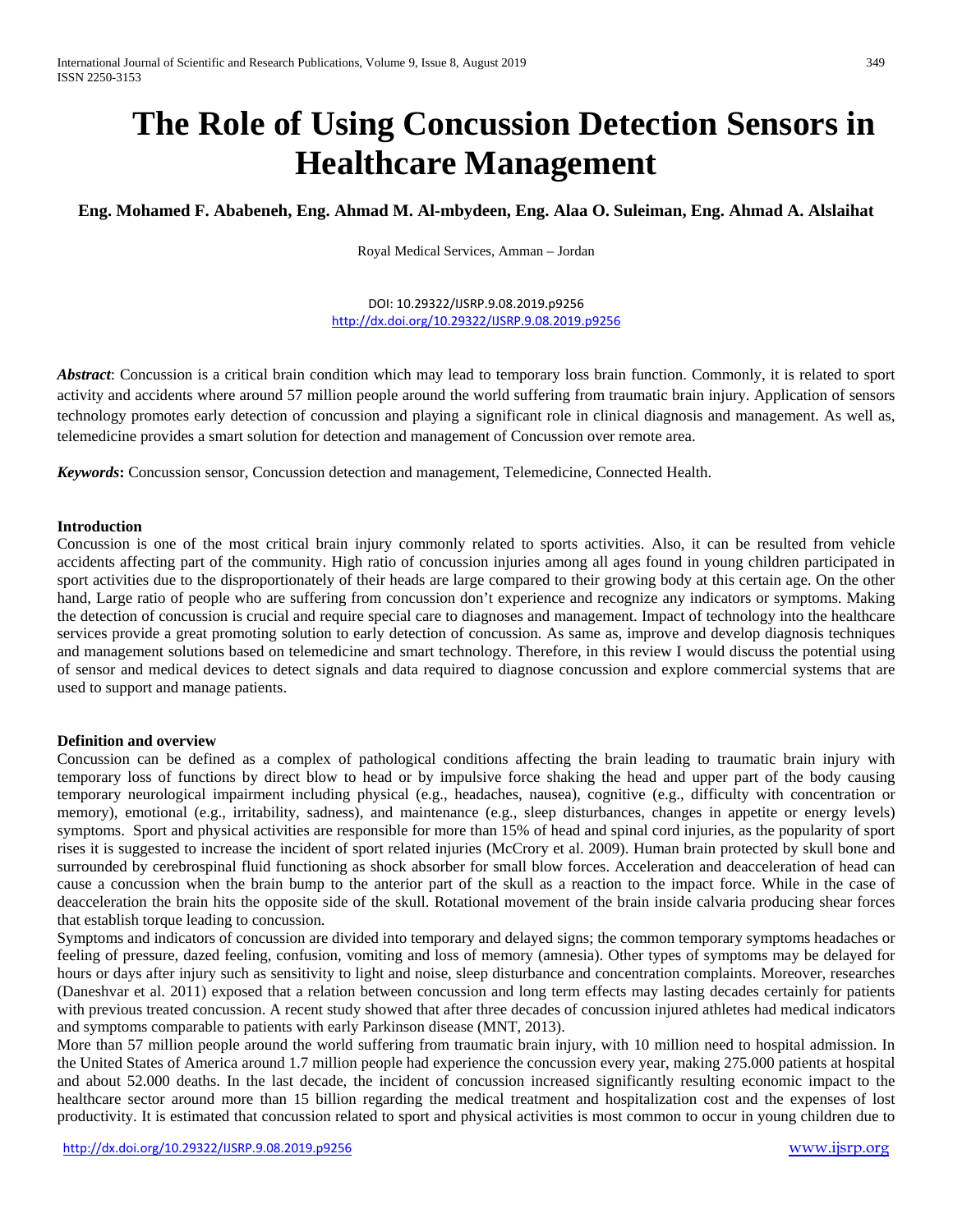#### International Journal of Scientific and Research Publications, Volume 9, Issue 8, August 2019 350 ISSN 2250-3153

their heads are disproportionately large compared to their bodies. The second reason for concussion in young children is football sport where more than 250.000 of children in USA experienced the concussion annually (Kimbler et al. 2012).

#### **Required patient data to detect/diagnose/manage concussion**

Concussion detection and management need precise recognition of patient's previous exposure history of concussion and their family medical history too. Patient baseline concussion test is helpful to measure reaction time, memory, speed of mental functioning and decision making processing, recording all these data of each participant over the sport season. Performing this test again in case of concussion presence to establish some comparative scores of studies before and after the injury.

A land mark study achieved by Levin and his team showed that neurophysiological (NP) assessment of concussion in sport designed the foundation of current management system of concussion. Where the recovered concussion participants were examined by neurophysiological (NP) test battery paper pencil tasks showed a significant decrease in neurocognitive functioning after injury had occurred compared with first baseline test (Levin et al. 1989).

The application of neurophysiological examination contains a clinical data and valuable information in concussion assessment. Evaluation of concussion based on neurophysiological indicators including cranial nerve, visual acuity monitoring, muscles strength and reflexes and test balance. Visual activity screening involves the assessment of pupil's response and eye movement to detect any abnormality of eye response or sudden change in visual field. Balance test system is beneficial tool of neurophysiological measurement to assist acute postural stability deficits, brain functioning and valid and reliable addition; certainly, when the symptoms show balance irregularities. Indeed, Balance Error Scoring System (BESS) is commonly used simple technique to evaluate athletes balance capability after brain injury to make decision for play return. More advanced test that can be performed to evaluate balance abnormality is Sensory Organization Test (SOT) by quantifying sways of patient while standing in fixed point using six conditions to identify balance disorder, three of six conditions are related to postural control: somatosensory, visual, and vestibular. SOT can detect balance abnormality during 30 days after injury comparing with 3 days for BESS.

In addition to that, several types of electrophysiological recording methods such as evoked response potential can provide significant clinical information about short and long term of concussion regarding the visual abnormality symptoms (Pillai & Gittinger 2016). Concussion is frequently associated with abnormalities of saccades (Molloy et al. 2017) demonstrated that King-Devick test as rapid visual valuable measure that can be used on sidelines by nonmedical personnel, including parents of youth athletes to improve the potential of concussion detection in sport. Other studies showed the impact of computerized cognitive evaluation test and batteries based test offering a solution for practical problem. (Collie et al. 2001) presented the role of Computerized test designed primary to investigate patients with neurological and brain lesion while the batteries based test modulated for computer presentation and recording such as Cambridge Neuropsychological Test Automated Battery (CANTAB) (Robbins et al 1994). Also, Cognitive tests are needed to detect deficits result in various brain functions such as Wechsler Digit Span Test, Wechsler Letter Number Sequencing Test and Stroop Color Word Test (Maroon et al. 2000).

More over Fluid biomarkers can be useful to detect mild traumatic brain injury and related conditions, Zetterberg and Blennow conclude that the valuable fluid biomarkers are associated neuronal and blood brain barrier injury and neuroinflammation. The capability of fluid biomarker depends on sampling time to quantify brain damage or concussion should be taken as soon as possible after the injury. While bio indicators fluid for delay effects such as neuroinflammation should reach suitable concentration after days or week after trauma. However, limitation for Fluid biomarkers are still under investigation and improvement to establish reference standards for neuropathology to create the diagnosis (Zetterberg & Blennow et al 2016).

Recently medical imaging system play an important role in clinical assessment and classification of brain abnormality. Typical imaging techniques such as X Ray, Computed Topography or Magnetic Resonance Image are not satisfied enough to prove diagnoses of concussion separately. Therefore, more advance imaging technique based on molecular imaging to investigate brain function via measurement of glucose consumption and metabolism activities shows a promotion outcomes when Positron Emission Tomography (PET) integrate with MRI and diagnostic software may be recommended to examine the changes directly after traumatic brain injury and detect any complications could be occurred (Byrnes et al. 2014).

#### **Commercial systems on the market for concussion management**

Integrated concussion examination X2 ICE is a useful smart tool based on tablet device combined with windows and iOS software to manage and evaluate player during sport activities to make a decision about suspected athletes using the principle of comparing base line information with after injury signs. X2 ICE system allow the facility to store and match all examination data with previous collected data for the player. Several examination modules are embedded in the system to support short and long term memory test, balance test, cognitive and baseline matching. Furthermore, X2 ICE system is accessible anytime and anywhere due to the possibility to upload collected data to a cloud (Biosystem X2 ICE 2017).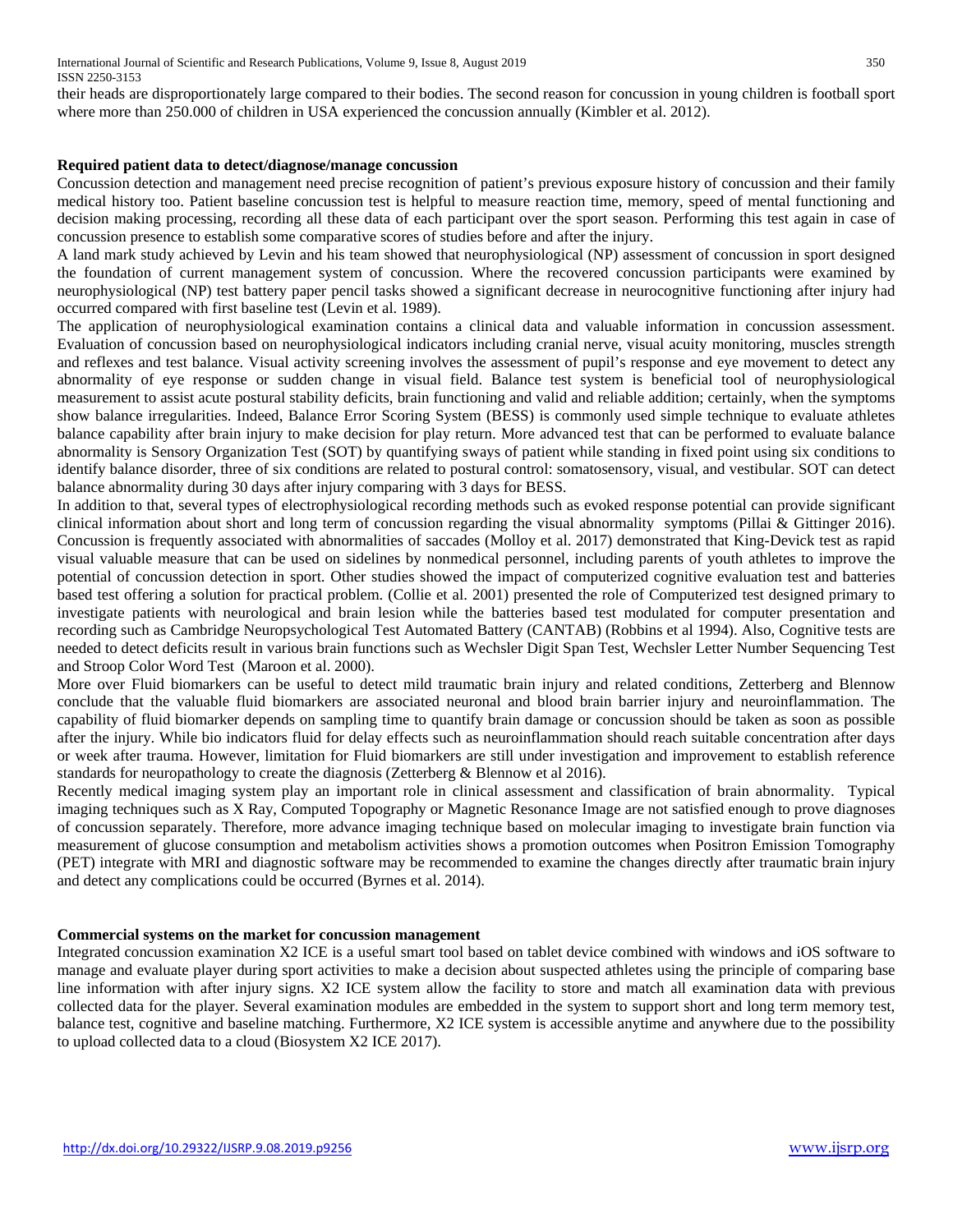International Journal of Scientific and Research Publications, Volume 9, Issue 8, August 2019 351 ISSN 2250-3153



**Figure 1: Biosys X2 ICE concussion examination system (Biosystem X2 ICE 2017)**.

In 2005 researches have demonstrated that measurement of angular and linear acceleration lead to more precise prediction of concussion (Yoganandan et al. 2005). While others were interested to specify the ideal location to position the accelerator sensor, (King et al. 2014) explained the superiority of mouth guard positioning. Therefore, Leading Force impact technology company introduce a digital mouth piece called X2IMPACT Guard to solve the problem with players who are return to play while they are still under high probability of brain traumatic injury. X2IMPACT Guard consider as smart device that can measure and store the impact forces affecting inside the head. All collected data can be send to sideline where X2IMPACT application allow direct access to concussion data including previous medical information of players. The clinical of the team assist the real-time concussion data and make a decision to allow participant to return or no.

Head Impact Telemetry (HIS) system is a unique device to measure and record the acceleration of exposure head in real time. Riddell Insite is a commercial impact response system uses during Americans football games, it is based on five accelerator sensors distributed inside the helmet with decoder and transmitter hardware, and interference software compatible with PC and smart phones to access the impact information. HIS integrated with computational algorithms to process data with wireless transmitter to establish real time continuous monitoring data, transmitted directly to a receptor inform of PC or smart phone to correlate the relation between head acceleration and concussion in sport. Software application support the smart phones and computer to record the participant's history, baseline data, environmental setting and impact threshold.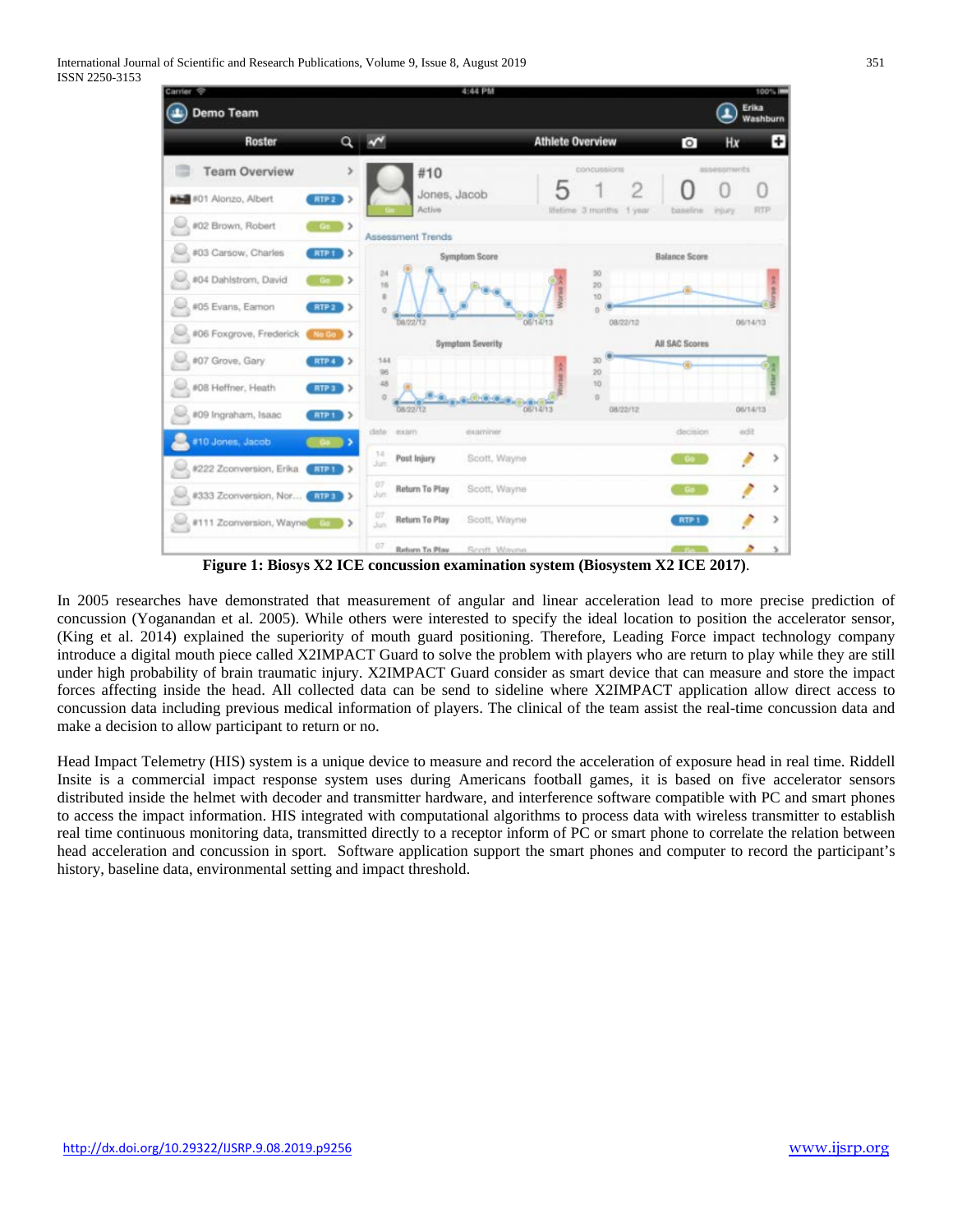

**Figure 2: Riddell Insite Impact Response System (Riddell 2017)**

## **Ongoing research on devices**

Biodirection company performs researches and studies to investigate world first nanowire biosensing platform for concussion and other types of traumatic brain injury based on rapid detection of biomarkers in blood. Tbit device will be able to detect blood protein bioindicator released in bloodstream immediately after TBI within short time around 90 seconds and low cost. As well as that Tbit is point of care platform providing the ability to be portable detection system for TBI. Biodirection company declared that they are still in the middle of clinical researches to prove data needed to submitted with Food and Drug Administration (Biodirection 2017).

United states company called BrianScop is granted \$28 million from department of defense to establish a wearable EEG portable machine to detect electrical brain activity via smartphones. The device suggested to use algorithm allowing comprehensive outcomes panels. Clinicians and researchers require to concentrate on developing multi-modular assessment platform that explain deficits inhibiting an individual's physical activity. Studying is ongoing phase to specify suit of measure to deliver the most medical related information.

## **Regulations and guidelines of sport related concussion**

Many researches and studies achieved over several years to establish and develop regulations, stratigies and laws that managing the sport activities to ensure prevention or at least reduce the possibility of brain injuries. Rules and guidelines for sport related concussion can be summarized into three main points.

High level of awareness and understanding of concussion by coaches, athletes and team medical stuff. Significantly the symptoms and medical indicators pointed to concussion, first aid medical procedures to reduce the effect of injuries and protect patient. Applying a plan of proactive regulation to prevent and reduces the brain injuries. Specialized training and education in parallel with brochure and short reports will increase the recognition of all condition related to sport concussion. Currently, social media and on line training courses are widely speared and accessible all around the world, thus could participate significantly to build the knowledge and awareness (CATT 2017).

The 4<sup>th</sup> International Conference on Concussion in Sport held in Zurich, November 2012 focused on the rules and regulation to decide the return of athletes to play again. The decision should be taken by and certified medical expert after looking for recommended protocol including several medical procedures and test such as cognitive and physical rest is needed to allow for recovery before playing again. Moreover, in case of concussion occurrence, short and simple physical exercises should be applying in the first steps of rehabitation procedures, then progress to an intermediate and fully practices should be covered under the supervision of specialized medical team. However, the allowance to return to play should be provided with medical clearance (Kimbler et al. 2012).

Finally, in many countries around the world parent's acceptance to allow their child to participate are compulsory, also concussion training courses for formal coaches are imposed by law. During the game, it is emergence need to take any player with suspected injury out of the playing area and provide the suitable medical care. Playing rules and laws modified by some countries to prevent, diagnose, and early detect players with suggested concussion, some colleges and sport league adopt additional strategies and policies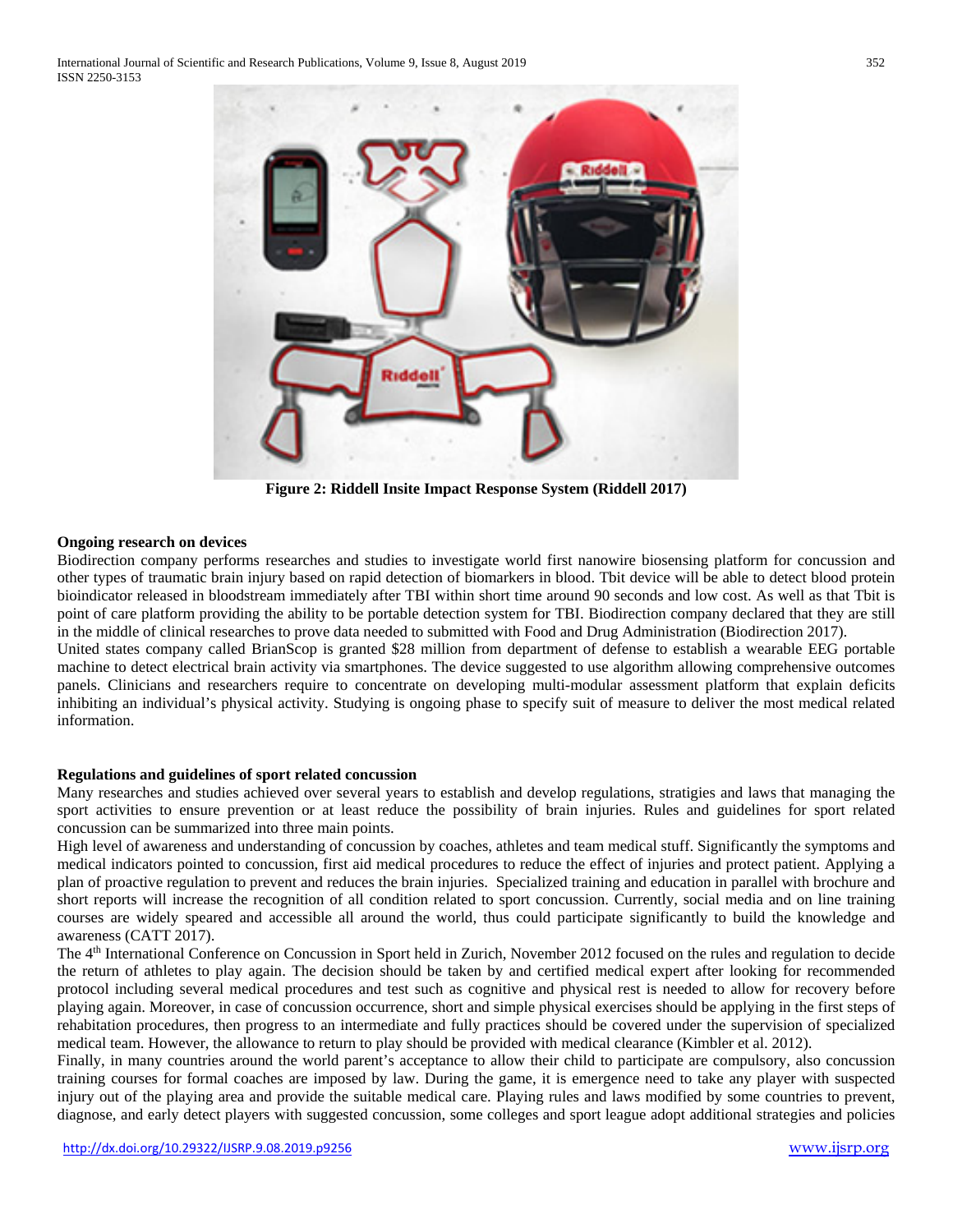International Journal of Scientific and Research Publications, Volume 9, Issue 8, August 2019 353 ISSN 2250-3153

including; build up a plane including information needed to call emergency medical centers, and to follow several procedures in case of emergency. As possible as can reduce the contact between players by changing and modifying playing rules and assure the safety equipment as recommended by manufacturers (Institute of Medicine 2013).

#### **Connected health for management of concussion**

The management of patients after concussion injuries or people a high risk of suspected to traumatic brain injury faces several limitations and problems. Firstly, lack of specialized clinicians who can work with this situation, due to the fact that most sport facilities are spread widely into the countries with huge number of participants, making it difficult to enroll at least one specialist for each facility. Another problem is the failure of people in certain location such as country side or isolated places to access medical services. Connected health solution could have the ability to solve such problem or reduces the side effects of particular limitations. Continuous educational system offers a significant opportunity for athletes, coaches, parents and medical stuff to update their information with the latest results from researches and studies in the field. Portable and Web education resources such as brochure or online training tools will improve the education and reduce the gap between non-medical person who involved concussion risks. Questioner forms or survey will help involved person to record and report the information when concussion incident by answering several questions related to the place and strength of blow, and addressing symptoms and signs. As a result, if the concussion is suspected, the mobile education tool will order to follow certain recommendations and instructions to deal with concussion temporary until the emergency team arrive. On the other hand, some smart applications allow the user to connected to specialist medical stuff who can support the patient situation based on obtained information and provide required instruction and recommendations to guarantee the dealing quality with patient case. This type of application is useful in rural and isolated geographical places (Lee et al. 2014).

Nowadays remote medical sensors and devices are useful to evaluation, diagnoses and management of concussion. (Yoganandan et al. 2005) explore that 47% of athletes are playing without recognition the risk of concussion incident. Therefore, it is recommended to wear safety and protective equipment with novel sensor technology that allow early detection of concussion. A good example of safety tool and remote detection equipment is smart helmet. It contains set of biosensor that detect blow forces. When the detected force exceeds a preset threshold value of force, LEDs and alarm system immediately notify the responsible person via wireless or Bluetooth technology at smart phone as receiver which include an application to detect the possibility of injury automatically based on the transmitted value of force hit the player. It also improves the existing technology by calculating the magnitude of the hit, in order to take instant serious measures, allowing specialist medical stuff to explain patient information including patient history, severity of injury, signs and symptoms, etc. this medical expert can also contact the patient remotely to detect the suspected injury and transmits patient data to a central database bank (Veena et al. 2014).

## **Challenges with concussion connected health solution**

There are many interests and challenges regarding using the connected health in the management of concussion. Recognizing and assessment of concussion within player on the field is a challenging procedure and responsibility for the medical care provider. Achieving this task requires rapid assessment according to standard objective evaluation of injury. Specialist medical stuff considers as the main point in the management of concussion in the field, consulting education and training is major difficulties for healthcare provider due to the high cost of training and education in this field. More over this desired training and education is time consuming regarding to several related conditions and details that must be covered to achieve certain level of medical support. On the other hand, the connected health care system based on using internet and wireless signal in data transmitting may lead to break the privacy and confidentiality of patient's information.

#### **Conclusion**

Finally, telemedicine is a significant tool to manage, detection and diagnose concussion in parallel with smart phones applications and biosensors. Incorporating biosensors with safety equipment and tools in sport lead to early detection of concussion by measuring the hit force or both types of acceleration allowing heath care specialist to proceed remotely tests and evaluation of concussion over internet connection or mobile signal allowing to early detect of injury even at isolated places. In addition to that, smart solution and application provide a great opportunity to develop and improve the management and treatment of concussion patients and help clinical to make correct decision of return to play. Consequently, good management, correct decision and early detection of concussion are fundamental for rapid recovery and relieve the effects of concussion.

## **References**

Biodirection, 2017. Tbit Blood Testing Platform. Available at: http://www.biodirection.com/tbit-platform/.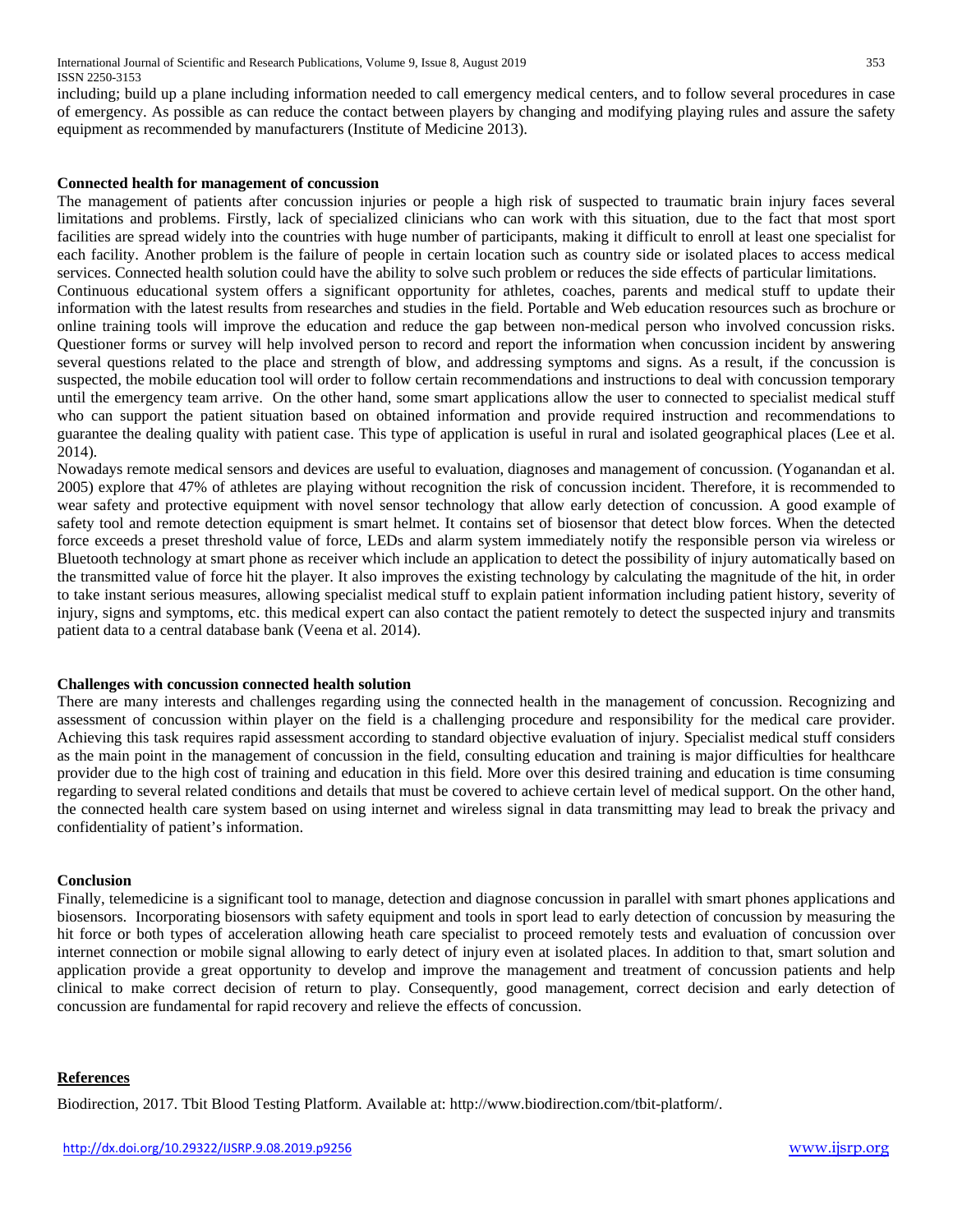Biosystem X2 ICE, 2017. Biosystems X2 ICE-integrated concussion examination. Available at: www.biosystem.com/Biosystem X2 ICE.

- Byrnes, K.R. et al., 2014. FDG-PET imaging in mild traumatic brain injury: A critical review. *Frontiers in Neuroenergetics*, 6(JAN). Available at: http://www.ncbi.nlm.nih.gov/24409143.
- CATT, 2017. The Concussion Awareness Training Tool. Available at: http://www.cattonline.com/.
- Collie, A., Darby, D.G. & Maruff, P., 2001. Computerised cognitive assessment of athletes with sports related head injury. *British Journal of Sports Medicine*, 35(5), pp.297–302. Available at: http://www.ncbi.nlm.nih.gov/entrez/11579059.
- Daneshvar, D.H. et al., 2011. Long-Term Consequences: Effects on Normal Development Profile After Concussion. *Physical Medicine and Rehabilitation Clinics of North America*, 22(4), pp.683–700. Available at: doi: 10.1016/j.pmr.2011.08.009.
- Institute of Medicine, 2013. Sports-Related Concussions in Youth: Improving the Science, Changing the Culture. *Institute of Medicine Report*, 180(Dc), p.24199265.
- Kimbler, D.E., Murphy, M. & Dhandapani, K.M., 2012. Concussion and the Adolescent Athlete. *Journal of Neuroscience Nursing*, 43(6), pp.286–290. Available at: https://www.ncbi.nlm.nih.gov/pmc/articles/PMC3818791.
- King, D. et al., 2014. Instrumented Mouthguard Acceleration Analyses for Head Impacts in Amateur Rugby Union Players Over a Season of Matches. *Am J Sports Med*, ePub(ePub), p.ePub-ePub. Available at: http://www.ncbi.nlm.nih.gov/pubmed/25535096.
- Lee, H. et al., 2014. Smartphone and tablet apps for concussion road warriors (team clinicians): a systematic review for practical users. *British journal of sports medicine*, pp.1–2. Available at: http://www.ncbi.nlm.nih.gov/pubmed/24668048.
- Levin, H.S., Eisenberg, H.M. & Benton, A.L., 1989. *Mild head injury.*, Available at: http://search.ebscohost.com/login.aspx?direct=true&db=psyh&AN=1989-97694-000&site=ehost-live.
- Maroon, J.C. et al., 2000. Cerebral concussion in athletes: Evaluation and neuropsychological testing. *Journal of Neurosurgery*, 47(3), pp.659–672.
- McCrory, P. et al., 2009. Consensus Statement on Concussion in Sport The Third International Conference on Concussion in Sport Held in Zurich, November 2008. *The Physician and Sportsmedicine*, 37(2), pp.141–159. Available at: http://www.ncbi.nlm.nih.gov/pubmed/19627927.
- Molloy, J.H., Murphy, I. & Gissane, C., 2017. The King–Devick (K–D) test and concussion diagnosis in semi-professional rugby union players. *Journal of Science and Medicine in Sport*, pp.9–12. Available at: https://www.ncbi.nlm.nih.gov/pubmed/28258820.
- Pillai, C. & Gittinger, J.W., 2016. Vision testing in the evaluation of concussion. *Seminars in Ophthalmology*, 32(1), pp.1–9. Available at: http://dx.doi.org/10.1080/08820538.2016.1228412.
- Riddell, 2017. Riddell Insite Impact Response System. Available at: http://www.riddell.com/InSite.